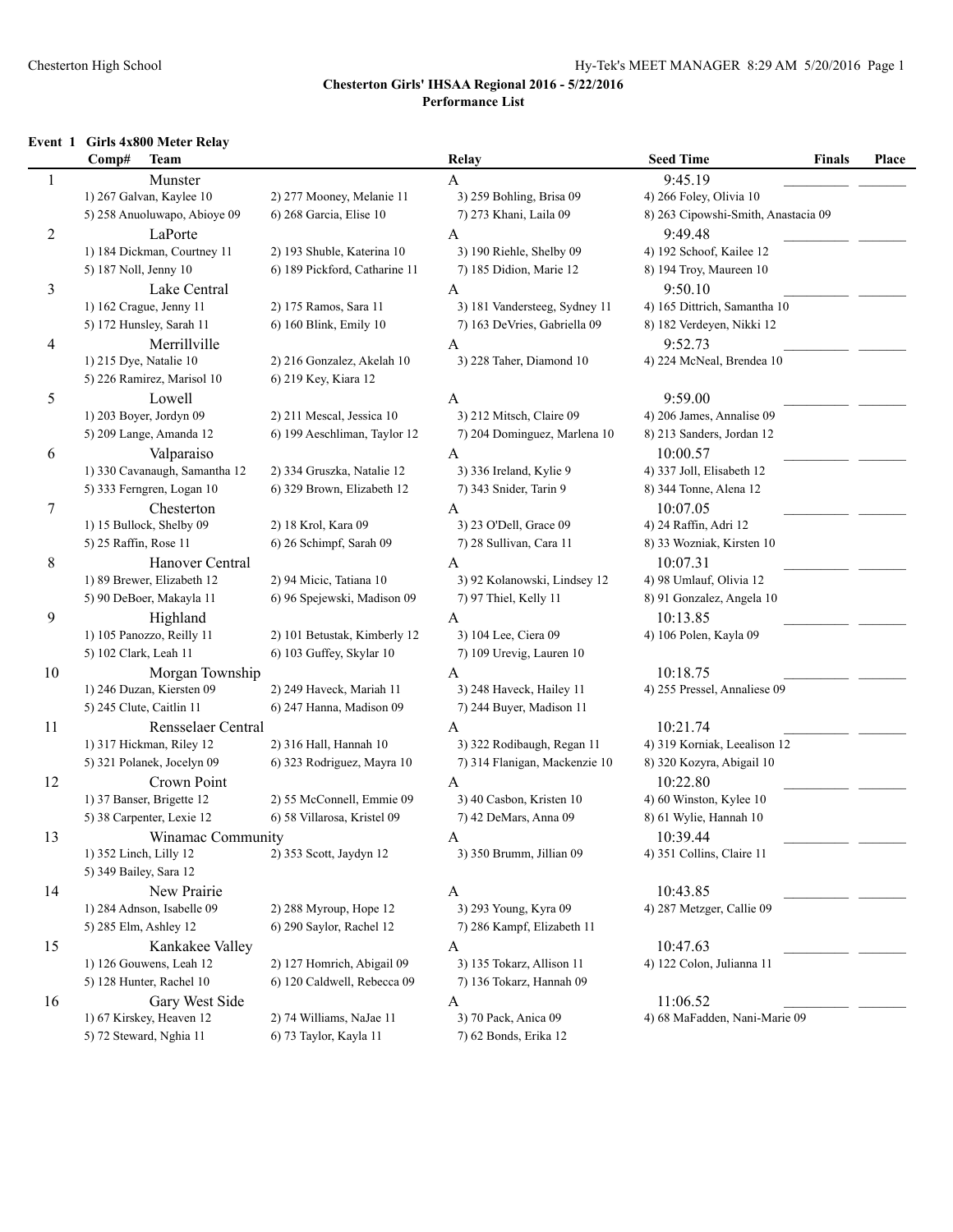#### **Event 2 Girls 100 Meter Dash Prelims**

|    | Comp# | Name                |     | Year School       | <b>Seed Time</b> | <b>Prelim Time</b> | Place |
|----|-------|---------------------|-----|-------------------|------------------|--------------------|-------|
|    | 63    | Christian, Antonise |     | 11 Gary West Side | 12.27            |                    |       |
|    | 75    | Cooper, Shana       |     | 12 Noll           | 12.31            |                    |       |
| 3  | 6     | Scott, Tychina      |     | 11 Bowman Academy | 12.65            |                    |       |
|    | 325   | Lewis, Shanice      |     | 11 River Forest   | 12.66            |                    |       |
| 5. | 166   | Earving, Alaysha    |     | 10 Lake Central   | 12.77            |                    |       |
| 6  | 29    | Tumbas, Emma        |     | 11 Chesterton     | 12.83            |                    |       |
|    | 56    | Meeks, Jonee        |     | 11 Crown Point    | 12.84            |                    |       |
| 8  | 312   | Vargas, Cheyenne    |     | 10 Portage        | 12.97            |                    |       |
| 9  | 69    | Miller, Chynna      |     | 12 Gary West Side | 12.98            |                    |       |
| 10 | 191   | Rogers, Roby        |     | 11 LaPorte        | 12.98            |                    |       |
| 11 | 237   | McLemore, Asia      |     | 10 Michigan City  | 13.12            |                    |       |
| 12 | 4     | Davis, Emijah       |     | 10 Bowman Academy | 13.13            |                    |       |
| 13 | 112   | Brookshire, Olexia  | 09  | Hobart            | 13.14            |                    |       |
| 14 | 235   | Martin, Ellisha     |     | 12 Michigan City  | 13.14            |                    |       |
| 15 | 170   | Hubbard, Zhane      | 10. | Lake Central      | 13.14            |                    |       |
| 16 | 137   | Walther, Raegan     |     | Kankakee Valley   | 13.60            |                    |       |
| 17 | 121   | Cavinder, Catherine | 09  | Kankakee Valley   | 13.70            |                    |       |
| 18 | 36    | Rouster, Whitney    | 12. | Covenant Chr      | 13.87            |                    |       |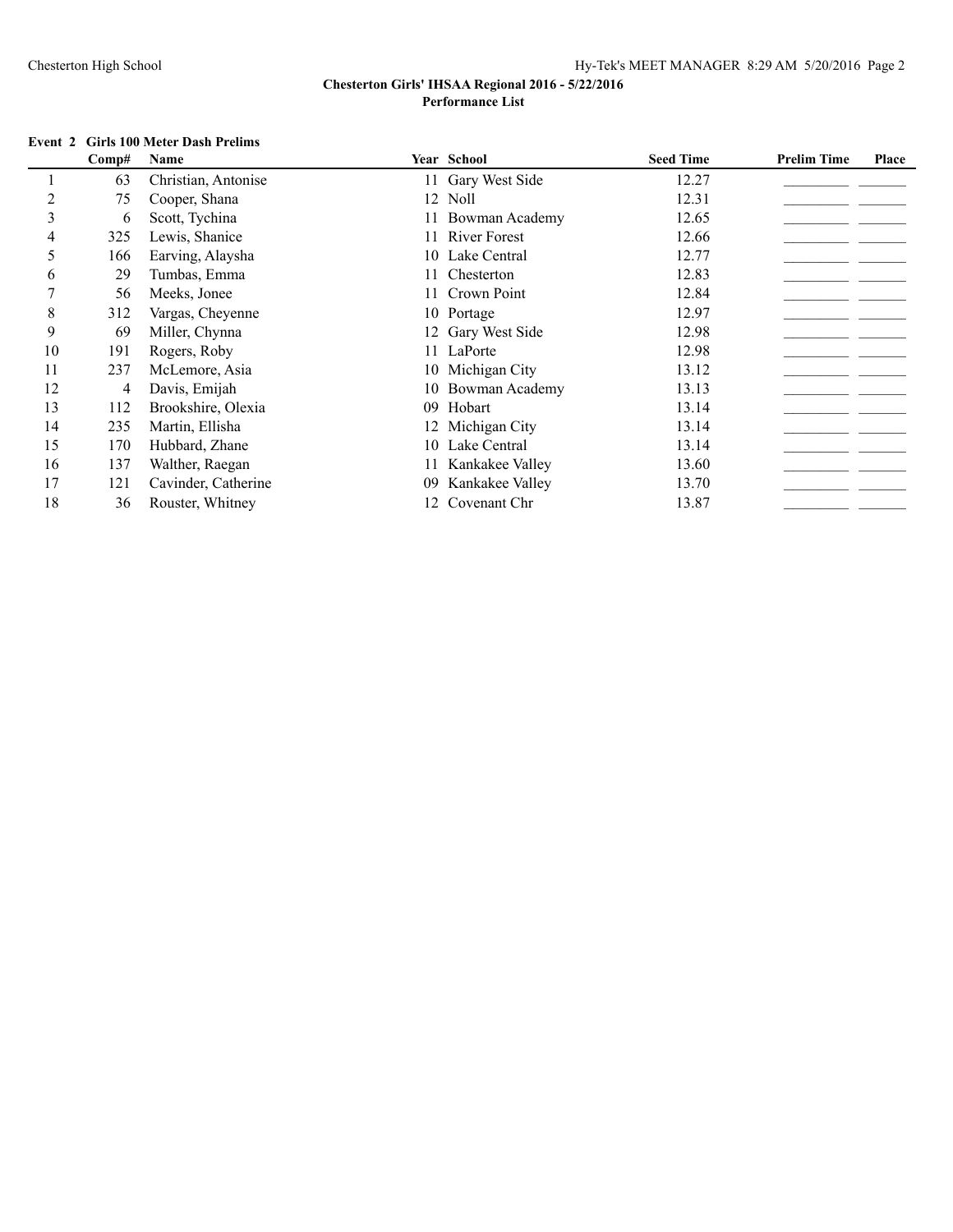# **Event 3 Girls 100 Meter Hurdles IM Prelims**

|    | Comp# | Name              |    | Year School         | <b>Seed Time</b> | <b>Prelim Time</b> | Place |
|----|-------|-------------------|----|---------------------|------------------|--------------------|-------|
|    | 52    | LaCosse, Kristen  |    | 11 Crown Point      | 15.03            |                    |       |
|    | 78    | Jackson, Faith    |    | 10 Noll             | 15.44            |                    |       |
| 3  | 57    | Pinchok, Alicia   |    | 10 Crown Point      | 15.67            |                    |       |
|    | 13    | Bell, Desiree     |    | 12 Chesterton       | 15.70            |                    |       |
|    | 169   | Heuberger, Sarah  |    | 12 Lake Central     | 15.80            |                    |       |
| 6  | 93    | Lagunas, Itzel    |    | Hanover Central     | 15.91            |                    |       |
|    |       | Hudson, Jordenne  | 09 | Andrean             | 16.01            |                    |       |
| 8  | 129   | Jungels, Jenna    |    | 12 Kankakee Valley  | 16.19            |                    |       |
| 9  | 195   | Tuerff, Riley     |    | 09 LaPorte          | 16.28            |                    |       |
| 10 | 33    | Wozniak, Kirsten  |    | 10 Chesterton       | 16.31            |                    |       |
| 11 | 66    | Holloway, Amber   |    | 12 Gary West Side   | 16.55            |                    |       |
| 12 | 326   | Perez, Rose       | 12 | <b>River Forest</b> | 16.86            |                    |       |
| 13 | 10    | Williams, Jaylynn |    | 09 Bowman Academy   | 16.93            |                    |       |
| 14 | 71    | Parks, Michaela   |    | 11 Gary West Side   | 16.94            |                    |       |
| 15 | 244   | Buyer, Madison    |    | 11 Morgan Township  | 17.09            |                    |       |
| 16 | 35    | Eades, Allison    |    | 12 Covenant Chr     | 17.70            |                    |       |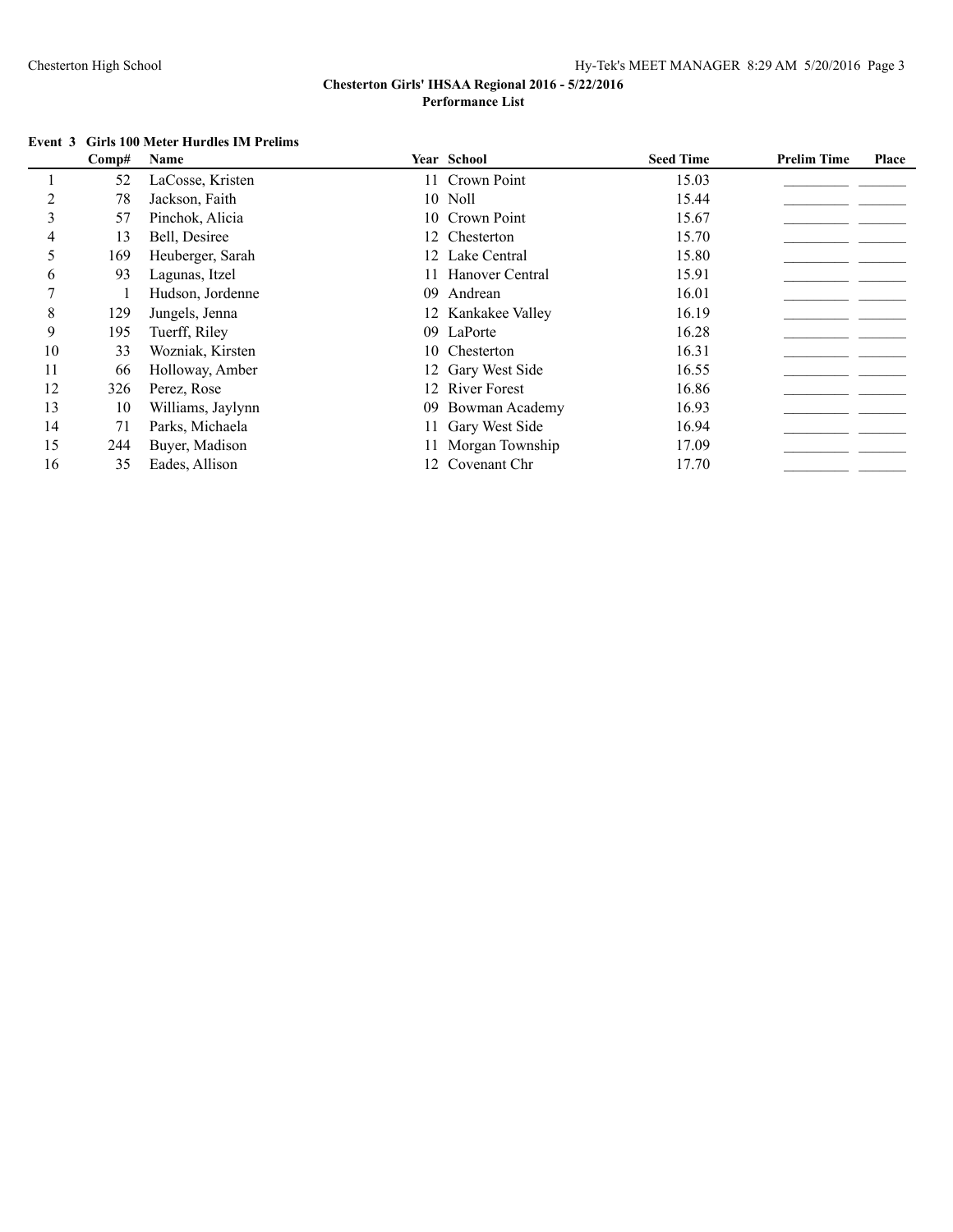#### **Event 4 Girls 200 Meter Dash Prelims**

|    | Comp# | Name            |     | Year School           | <b>Seed Time</b> | <b>Prelim Time</b> | Place |
|----|-------|-----------------|-----|-----------------------|------------------|--------------------|-------|
|    | 75    | Cooper, Shana   |     | 12 Noll               | 25.07            |                    |       |
|    | 6     | Scott, Tychina  |     | 11 Bowman Academy     | 25.70            |                    |       |
| 3  | 325   | Lewis, Shanice  |     | 11 River Forest       | 26.03            |                    |       |
|    | 11    | Coleman, Alysa  |     | 10 Calumet            | 26.04            |                    |       |
| 5  | 69    | Miller, Chynna  |     | 12 Gary West Side     | 26.21            |                    |       |
| 6  | 159   | Benson, Kelani  |     | 10 Lake Central       | 26.42            |                    |       |
|    | 82    | Hicks, Leilah   | 11. | <b>Hammond Morton</b> | 26.47            |                    |       |
| 8  | 309   | Stokes, Aujone  |     | 10 Portage            | 26.57            |                    |       |
| 9  | 43    | Donofrio, Maddy |     | 09 Crown Point        | 26.92            |                    |       |
| 10 | 116   | Edwards, Lauren |     | 11 Hobart             | 27.10            |                    |       |
| 11 | 20    | Molnar, Brianna |     | 10 Chesterton         | 27.28            |                    |       |
| 12 | 310   | Thomas, Lindsay |     | 11 Portage            | 27.37            |                    |       |
| 13 | 261   | Carter, Zola    |     | 12 Munster            | 27.47            |                    |       |
| 14 | 137   | Walther, Raegan |     | 11 Kankakee Valley    | 28.08            |                    |       |
| 15 | 250   | Hodges, Alannah |     | 09 Morgan Township    | 28.25            |                    |       |
| 16 | 139   | Flora, Sophie   |     | 11 Knox               | 28.48            |                    |       |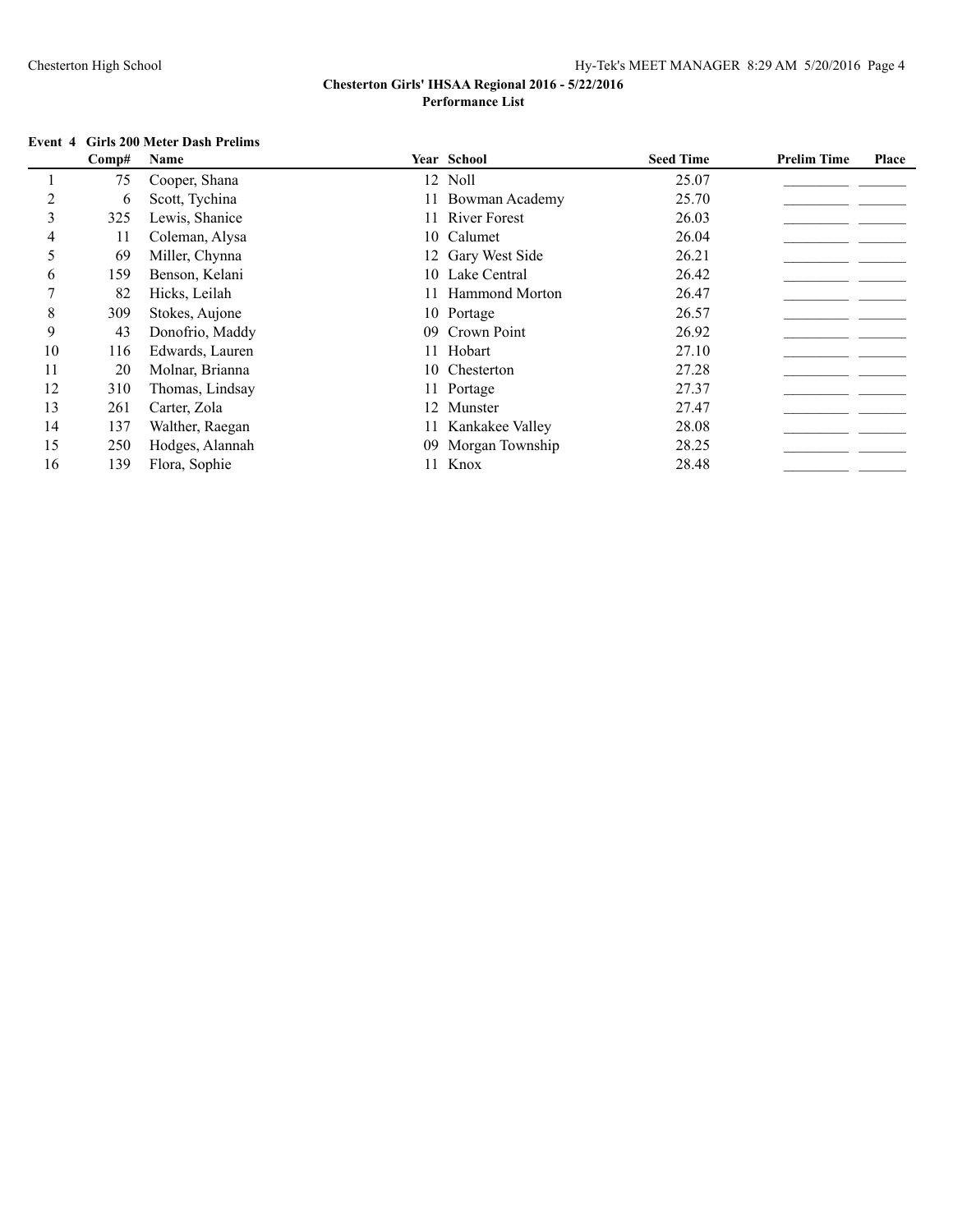### **Event 5 Girls 1600 Meter Run**

|    | Comp# | Name                  |     | <b>Year School</b>    | <b>Seed Time</b> | <b>Finals</b> | Place |
|----|-------|-----------------------|-----|-----------------------|------------------|---------------|-------|
|    | 61    | Wylie, Hannah         |     | 10 Crown Point        | 5:10.34          |               |       |
| 2  | 172   | Hunsley, Sarah        |     | 11 Lake Central       | 5:15.14          |               |       |
| 3  | 333   | Ferngren, Logan       |     | 10 Valparaiso         | 5:15.35          |               |       |
| 4  | 192   | Schoof, Kailee        |     | 12 LaPorte            | 5:18.83          |               |       |
| 5  | 206   | James, Annalise       |     | 09 Lowell             | 5:20.88          |               |       |
| 6  | 300   | Ball, Kyra            |     | 11 Portage            | 5:21.54          |               |       |
|    | 42    | DeMars, Anna          | 09. | Crown Point           | 5:25.35          |               |       |
| 8  | 18    | Krol, Kara            | 09. | Chesterton            | 5:26.40          |               |       |
| 9  | 268   | Garcia, Elise         |     | 10 Munster            | 5:30.30          |               |       |
| 10 | 81    | Hammar, Hannah        |     | 10 Hammond Morton     | 5:30.36          |               |       |
| 11 | 158   | Charlesworth, Justene |     | 10 LaCrosse           | 5:30.53          |               |       |
| 12 | 34    | DeBoer, Grace         | 09. | Covenant Chr          | 5:30.60          |               |       |
| 13 | 329   | Brown, Elizabeth      |     | 12 Valparaiso         | 5:32.47          |               |       |
| 14 | 162   | Crague, Jenny         |     | 11 Lake Central       | 5:33.77          |               |       |
| 15 | 104   | Lee, Ciera            |     | 09 Highland           | 5:39.56          |               |       |
| 16 | 315   | Fleming, Morgan       |     | 10 Rensselaer Central | 5:42.71          |               |       |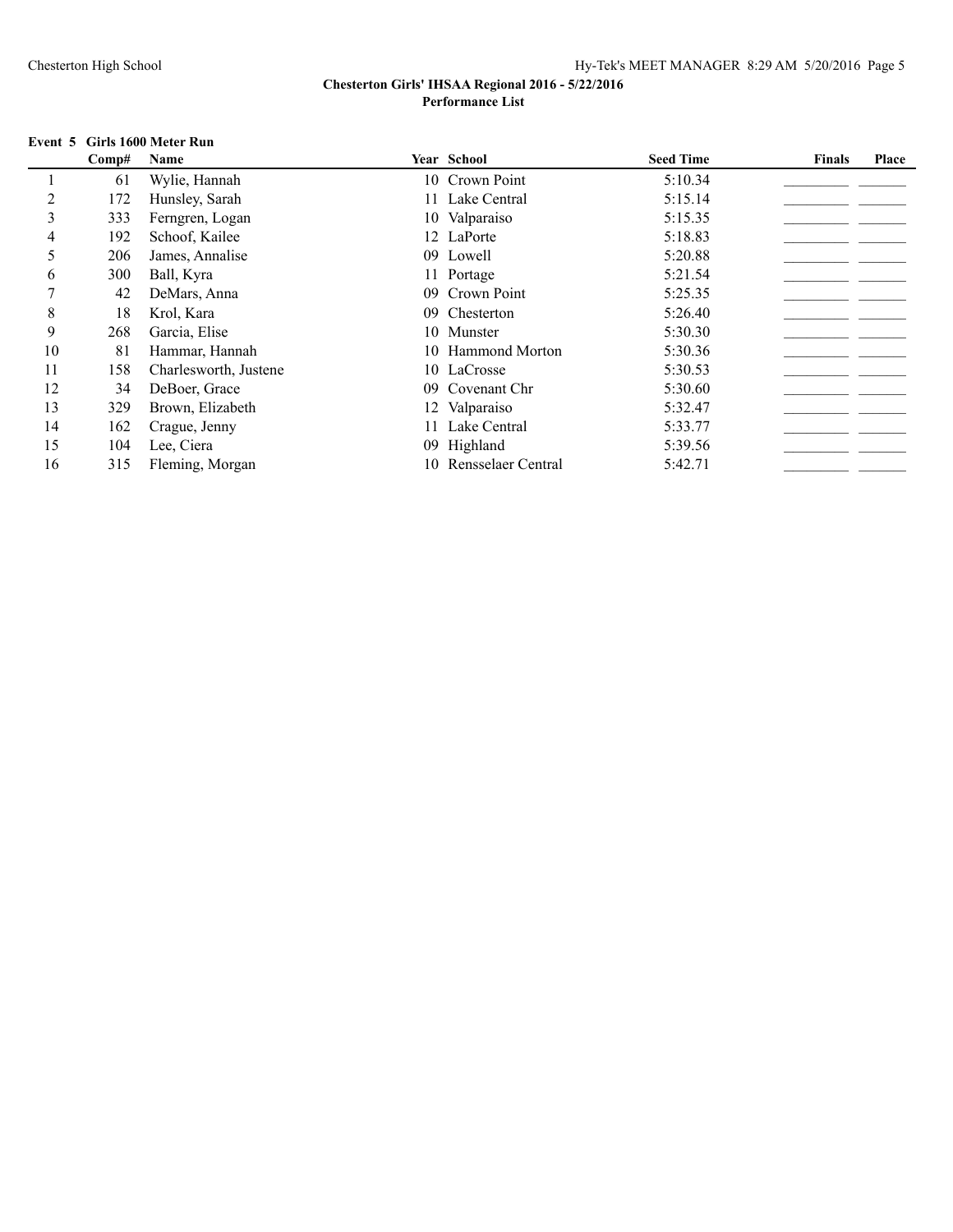#### Chesterton High School Hy-Tek's MEET MANAGER 8:29 AM 5/20/2016 Page 6

#### **Chesterton Girls' IHSAA Regional 2016 - 5/22/2016 Performance List**

#### **Event 6 Girls 4x100 Meter Relay**

|                | <b>Team</b><br>Comp#          |                               | Relay                                                          | <b>Seed Time</b>             | <b>Finals</b> | Place |
|----------------|-------------------------------|-------------------------------|----------------------------------------------------------------|------------------------------|---------------|-------|
| 1              | Portage                       |                               | A                                                              | 50.39                        |               |       |
|                | 1) 307 Lopez, Angelica 11     | 2) 309 Stokes, Aujone 10      | 3) 310 Thomas, Lindsay 11                                      | 4) 312 Vargas, Cheyenne 10   |               |       |
|                | 5) 303 Brosky, Taylor 10      | 6) 304 Castillo, Heaven 09    | 7) 302 Blackwell, Nahjae 10                                    | 8) 313 Williams, Cydni 11    |               |       |
| $\overline{c}$ | Bowman Academy                |                               | $\mathbf{A}$                                                   | 50.46                        |               |       |
|                | 1) 2 Blackwell, Naya 11       | 2) 4 Davis, Emijah 10         | 3) 3 Davis, Adari 09                                           | 4) 5 Joseph, Jayla 12        |               |       |
|                | 5) 6 Scott, Tychina 11        | 6) 8 Smith, Asha 12           | 7) 9 Washington, Diamond 09                                    | 8) 10 Williams, Jaylynn 09   |               |       |
| 3              | Chesterton                    |                               | A                                                              | 50.49                        |               |       |
|                | 1) 13 Bell, Desiree 12        | 2) 20 Molnar, Brianna 10      | 3) 29 Tumbas, Emma 11                                          | 4) 31 Warren, Samantha 12    |               |       |
|                | 5) 16 Cade, Sarah 11          | 6) 30 Tumidalsky, Alexa 09    | 7) 27 Smith, Alexandra 10                                      | 8) 32 Wilson, Molly 12       |               |       |
| $\overline{4}$ | Lake Central                  |                               | $\mathbf{A}$                                                   | 50.66                        |               |       |
|                | 1) 159 Benson, Kelani 10      | 2) 170 Hubbard, Zhane 10      | 3) 166 Earving, Alaysha 10                                     | 4) 168 Glover, Brooke 11     |               |       |
|                | 5) 164 DiNino, Renee 12       | 6) 176 Rigg, Maddie 09        | 7) 177 Rusiniak, Katie 10                                      | 8) 178 Sandoval, Madison 09  |               |       |
| 5              | Hammond Morton                |                               | A                                                              | 50.69                        |               |       |
|                | 1) 82 Hicks, Leilah 11        | 2) 84 Newell, Alexis 12       | 3) 85 Reed, Breanna 10                                         | 4) 86 Rodriguez, Brianna 10  |               |       |
|                | 5) 87 Scroggins, Dejah 10     | 6) 88 Spence, Jhanelle 10     |                                                                |                              |               |       |
| 6              | Munster                       |                               | A                                                              | 50.77                        |               |       |
|                | 1) 260 Buvala, Samantha 12    | 2) 261 Carter, Zola 12        | 3) 262 Chipules, Amanda 10                                     | 4) 274 Lakomek, Madison 09   |               |       |
|                | 5) 275 Majety, Saveda 11      | 6) 278 Nita, Abigail 10       | 7) 281 Shine, Adeyah 09                                        | 8) 283 Ziel, Kendal 10       |               |       |
| 7              | Crown Point                   |                               | A                                                              | 50.79                        |               |       |
|                | 1) 43 Donofrio, Maddy 09      | 2) 46 Gambini, Annie 12       | 3) 56 Meeks, Jonee 11                                          | 4) 47 Garmon, Paitences 10   |               |       |
|                | 5) 48 Grady, Paytn 10         | 6) 49 Herkey, Allison 09      | 7) 45 Feder, Lauren 11                                         | 8) 57 Pinchok, Alicia 10     |               |       |
| 8              | Merrillville                  |                               | A                                                              | 51.76                        |               |       |
|                | 1) 217 Gridiron, Christian 12 | 2) 219 Key, Kiara 12          | 3) 230 West, Joy 10                                            | 4) 221 McClendon, Aniya 09   |               |       |
|                | 5) 227 Shelton, Aeriel 10     | 6) 220 Laster, Carnisa 11     |                                                                |                              |               |       |
| 9              | Lowell                        |                               | A                                                              | 51.93                        |               |       |
|                | 1) 200 Alessia, Gabrielle 10  | 2) 208 Krusza, Neiole 10      | 3) 202 Bevineau-Rock, Savannah 09 4) 205 Harmston, Michelle 09 |                              |               |       |
|                | 5) 201 Bender, Anna 09        | 6) 209 Lange, Amanda 12       | 7) 210 McBride, Melissa 12                                     | 8) 213 Sanders, Jordan 12    |               |       |
| 10             | Gary West Side                |                               | $\mathbf{A}$                                                   | 52.00                        |               |       |
|                | 1) 64 Evans, Dana 11          | 2) 65 Hardy, Jasmyn 09        | 3) 66 Holloway, Amber 12                                       | 4) 69 Miller, Chynna 12      |               |       |
|                | 5) 71 Parks, Michaela 11      | 6) 74 Williams, NaJae 11      |                                                                |                              |               |       |
| 11             | Valparaiso                    |                               | A                                                              | 52.19                        |               |       |
|                | 1) 331 Clark, Brittney 10     | 2) 338 Mech, Malerie 12       | 3) 340 Phillips, Taylor 09                                     | 4) 346 Walls, Gillian 10     |               |       |
|                | 5) 341 Pollitt, Emma 10       | 6) 342 Rongers, Madelyn 9     | 7) 345 Wagner, Ingrid 11                                       | 8) 332 Demaree, Carmen 10    |               |       |
| 12             | Morgan Township               |                               | A                                                              | 52.91                        |               |       |
|                | 1) 244 Buyer, Madison 11      | 2) 253 Marvel, Faith 10       | 3) 250 Hodges, Alannah 09                                      | 4) 254 Maxwell, Kylee 12     |               |       |
|                | 5) 251 Koselke, Jasmyn 10     | 6) 252 Maar, Annaliese 10     |                                                                |                              |               |       |
| 13             | Hobart                        |                               | A                                                              | 53.20                        |               |       |
|                | 1) 110 Bisone, Angelina 09    | 2) 114 Castillo, Cecelia 11   | 3) 111 Bradshaw, Danae 11                                      | 4) 112 Brookshire, Olexia 09 |               |       |
|                | 5) 113 Carey, Alexis 10       | 6) 115 Davis, Ashley 10       |                                                                |                              |               |       |
| 14             | Michigan City                 |                               | A                                                              | 53.23                        |               |       |
|                | 1) 232 Davis, Mariam 11       | 2) 233 Evans, Madison 11      | 3) 234 Fuller, Lydia 09                                        | 4) 235 Martin, Ellisha 12    |               |       |
|                | 5) 231 Biggers, Alexis 11     | 6) 236 Martin, Jael 09        | 7) 237 McLemore, Asia 10                                       | 8) 239 Miller, Shellaya 10   |               |       |
| 15             | Kankakee Valley               |                               | A                                                              | 53.56                        |               |       |
|                | 1) 124 Fox, Natalie 10        | 2) 121 Cavinder, Catherine 09 | 3) 125 Gouwens, Erin 12                                        | 4) 137 Walther, Raegan 11    |               |       |
|                | 5) 132 Nannenga, Nicole 10    | 6) 134 Strong, Kara 10        | 7) 130 Martin, Sarah 09                                        |                              |               |       |
| 16             | Knox                          |                               | A                                                              | 53.73                        |               |       |
|                | 1) 144 McIntire, Aerielle 12  | 2) 140 Fornelli, Irelynd 11   | 3) 145 McIntire, Payton 10                                     | 4) 143 McClellan, Alexis 12  |               |       |
|                | 5) 142 Magdici, Jacqueline 11 | 6) 141 Fox, Cidney 10         | 7) 146 Napierkowski, Charity 10                                | 8) 147 Sievert, Joycelyn 10  |               |       |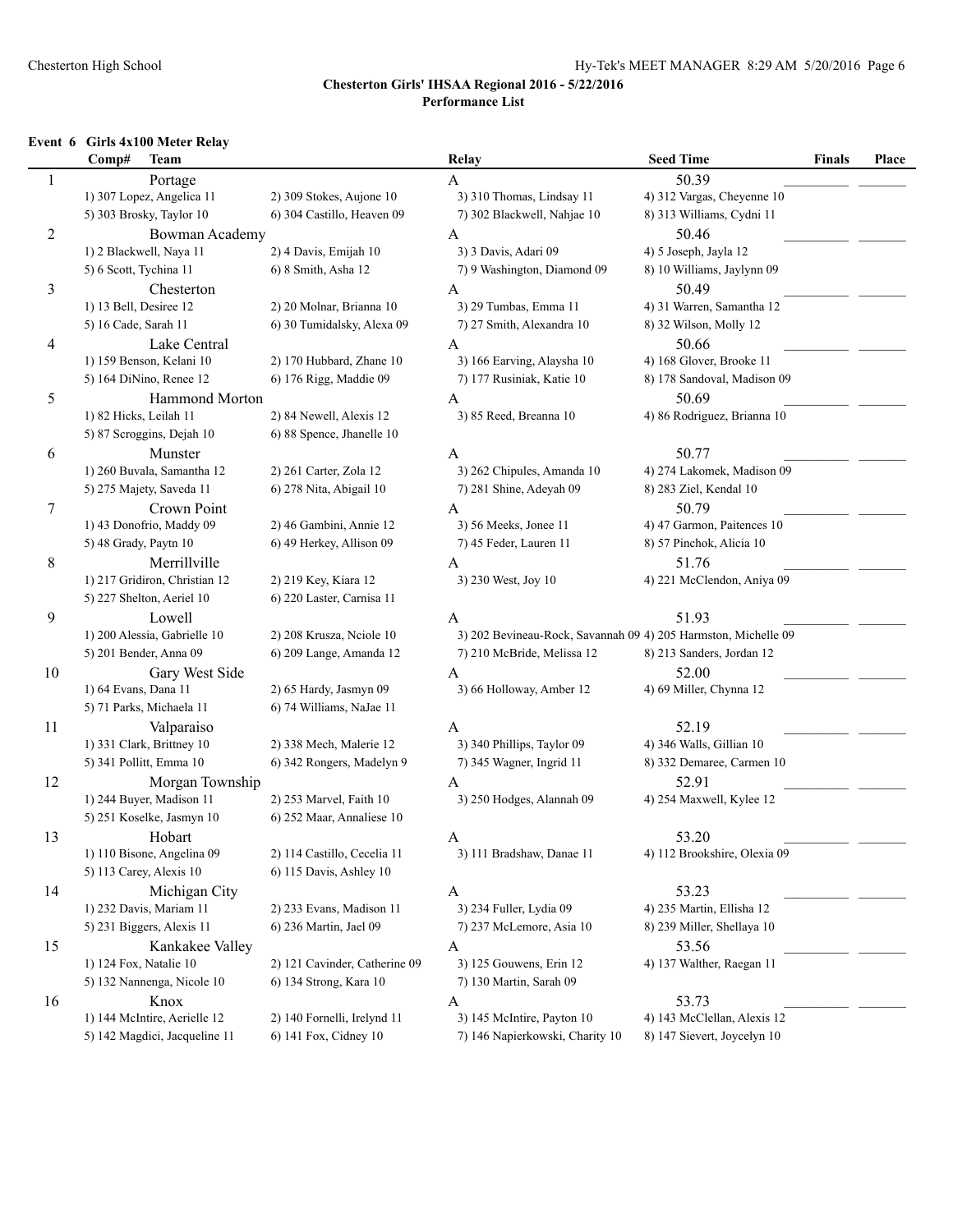## **Event 7 Girls 400 Meter Dash**

|               | Comp# | Name                |    | <b>Year School</b> | <b>Seed Time</b> | <b>Finals</b> | Place |
|---------------|-------|---------------------|----|--------------------|------------------|---------------|-------|
|               | 63    | Christian, Antonise |    | 11 Gary West Side  | 57.41            |               |       |
|               | 238   | McLemore, Jasmine   |    | 12 Michigan City   | 58.46            |               |       |
| $\mathcal{E}$ | 116   | Edwards, Lauren     |    | 11 Hobart          | 1:00.55          |               |       |
| 4             | 83    | Metcalf, Breonna    |    | 12 Hammond Morton  | 1:00.65          |               |       |
| 5             | 36    | Rouster, Whitney    |    | 12 Covenant Chr    | 1:01.09          |               |       |
| 6             | 196   | Davis, Symone       |    | 10 Lighthouse Cpa  | 1:01.19          |               |       |
|               | 270   | Helmer, Jaycee      |    | 10 Munster         | 1:01.23          |               |       |
| 8             | 290   | Saylor, Rachel      |    | 12 New Prairie     | 1:01.23          |               |       |
| 9             | 215   | Dye, Natalie        |    | 10 Merrillville    | 1:01.39          |               |       |
| 10            | 241   | Pomeroy, Alexandra  |    | 09 Michigan City   | 1:01.43          |               |       |
| 11            | 279   | Resch, Abigail      |    | 10 Munster         | 1:02.04          |               |       |
| 12            | 21    | Moore, Haley        | 09 | Chesterton         | 1:02.85          |               |       |
| 13            | 122   | Colon, Julianna     |    | 11 Kankakee Valley | 1:02.89          |               |       |
| 14            | 184   | Dickman, Courtney   |    | 11 LaPorte         | 1:03.16          |               |       |
| 15            | 48    | Grady, Paytn        |    | 10 Crown Point     | 1:03.28          |               |       |
| 16            | 139   | Flora, Sophie       |    | Knox               | 1:03.37          |               |       |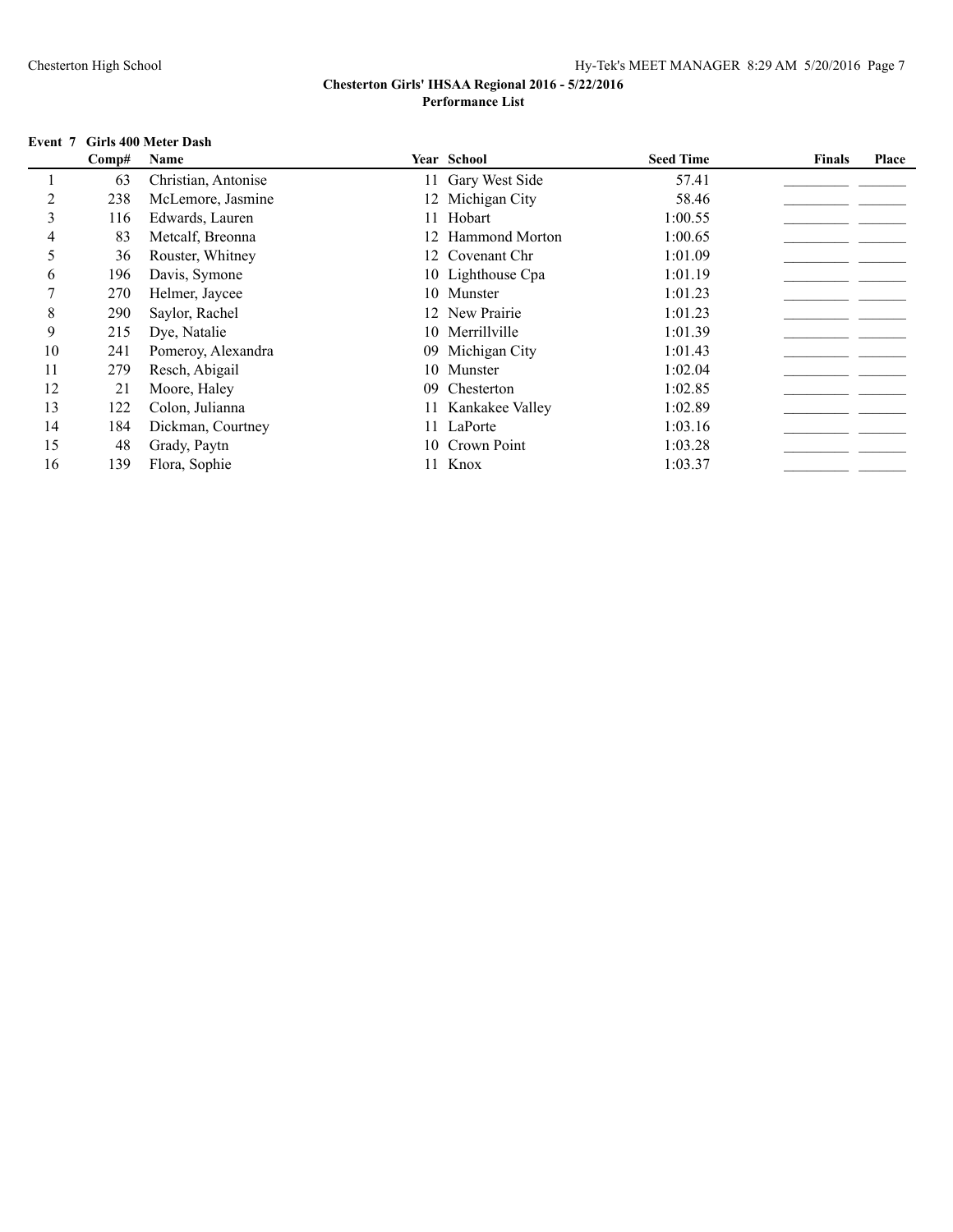#### **Event 8 Girls 300 Meter Hurdles Low**

| Comp# | Name               |  | <b>Seed Time</b>                                                                                                                                                                                                                                                                                                       | <b>Finals</b> | Place |
|-------|--------------------|--|------------------------------------------------------------------------------------------------------------------------------------------------------------------------------------------------------------------------------------------------------------------------------------------------------------------------|---------------|-------|
| 52    | LaCosse, Kristen   |  | 45.79                                                                                                                                                                                                                                                                                                                  |               |       |
| 195   | Tuerff, Riley      |  | 46.50                                                                                                                                                                                                                                                                                                                  |               |       |
| 169   | Heuberger, Sarah   |  | 46.85                                                                                                                                                                                                                                                                                                                  |               |       |
| 129   | Jungels, Jenna     |  | 46.91                                                                                                                                                                                                                                                                                                                  |               |       |
| 59    | Wahlberg, Aleyx    |  | 47.17                                                                                                                                                                                                                                                                                                                  |               |       |
| 286   | Kampf, Elizabeth   |  | 47.47                                                                                                                                                                                                                                                                                                                  |               |       |
| 200   | Alessia, Gabrielle |  | 48.63                                                                                                                                                                                                                                                                                                                  |               |       |
| 180   | Tyler, Alex        |  | 48.67                                                                                                                                                                                                                                                                                                                  |               |       |
| 33    | Wozniak, Kirsten   |  | 49.10                                                                                                                                                                                                                                                                                                                  |               |       |
| 10    | Williams, Jaylynn  |  | 49.29                                                                                                                                                                                                                                                                                                                  |               |       |
| 294   | Korniak, Casey     |  | 49.56                                                                                                                                                                                                                                                                                                                  |               |       |
| 67    | Kirskey, Heaven    |  | 49.70                                                                                                                                                                                                                                                                                                                  |               |       |
| 237   | McLemore, Asia     |  | 49.82                                                                                                                                                                                                                                                                                                                  |               |       |
| 244   | Buyer, Madison     |  | 49.91                                                                                                                                                                                                                                                                                                                  |               |       |
| 13    | Bell, Desiree      |  | 49.94                                                                                                                                                                                                                                                                                                                  |               |       |
| 71    | Parks, Michaela    |  | 50.68                                                                                                                                                                                                                                                                                                                  |               |       |
|       |                    |  | Year School<br>11 Crown Point<br>09 LaPorte<br>12 Lake Central<br>12 Kankakee Valley<br>11 Crown Point<br>11 New Prairie<br>10 Lowell<br>12 Lake Central<br>10 Chesterton<br>09 Bowman Academy<br>11 North Judson<br>12 Gary West Side<br>10 Michigan City<br>11 Morgan Township<br>12 Chesterton<br>11 Gary West Side |               |       |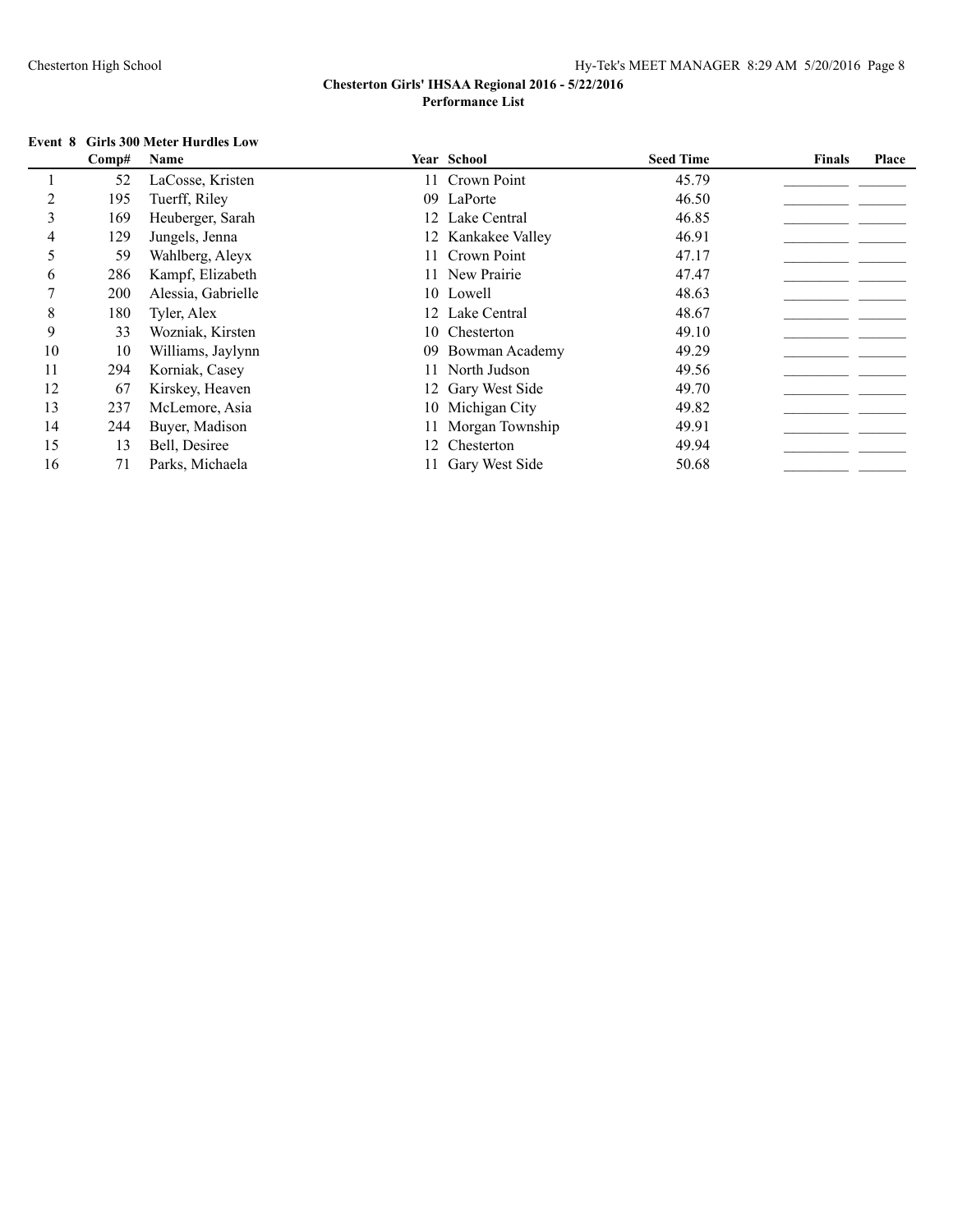#### **Event 9 Girls 800 Meter Run**

|    | Comp# | Name                |    | <b>Year School</b>    | <b>Seed Time</b> | <b>Finals</b> | Place |
|----|-------|---------------------|----|-----------------------|------------------|---------------|-------|
|    | 189   | Pickford, Catharine |    | 11 LaPorte            | 2:22.99          |               |       |
|    | 266   | Foley, Olivia       |    | 10 Munster            | 2:22.99          |               |       |
| 3  | 106   | Polen, Kayla        |    | 09 Highland           | 2:23.22          |               |       |
| 4  | 79    | Sullivan, Megan     |    | 10 Noll               | 2:23.36          |               |       |
| 5  | 121   | Cavinder, Catherine |    | 09 Kankakee Valley    | 2:23.73          |               |       |
| 6  | 193   | Shuble, Katerina    |    | 10 LaPorte            | 2:23.81          |               |       |
|    | 330   | Cavanaugh, Samantha |    | 12 Valparaiso         | 2:24.48          |               |       |
| 8  | 334   | Gruszka, Natalie    |    | 12 Valparaiso         | 2:24.96          |               |       |
| 9  | 42    | DeMars, Anna        | 09 | Crown Point           | 2:25.08          |               |       |
| 10 | 206   | James, Annalise     |    | 09 Lowell             | 2:25.31          |               |       |
| 11 | 175   | Ramos, Sara         |    | 11 Lake Central       | 2:25.64          |               |       |
| 12 | 267   | Galvan, Kaylee      |    | 10 Munster            | 2:27.11          |               |       |
| 13 | 92    | Kolanowski, Lindsey |    | 12 Hanover Central    | 2:28.24          |               |       |
| 14 | 181   | Vandersteeg, Sydney |    | 11 Lake Central       | 2:28.79          |               |       |
| 15 | 34    | DeBoer, Grace       | 09 | Covenant Chr          | 2:30.85          |               |       |
| 16 | 319   | Korniak, Leealison  |    | 12 Rensselaer Central | 2:31.22          |               |       |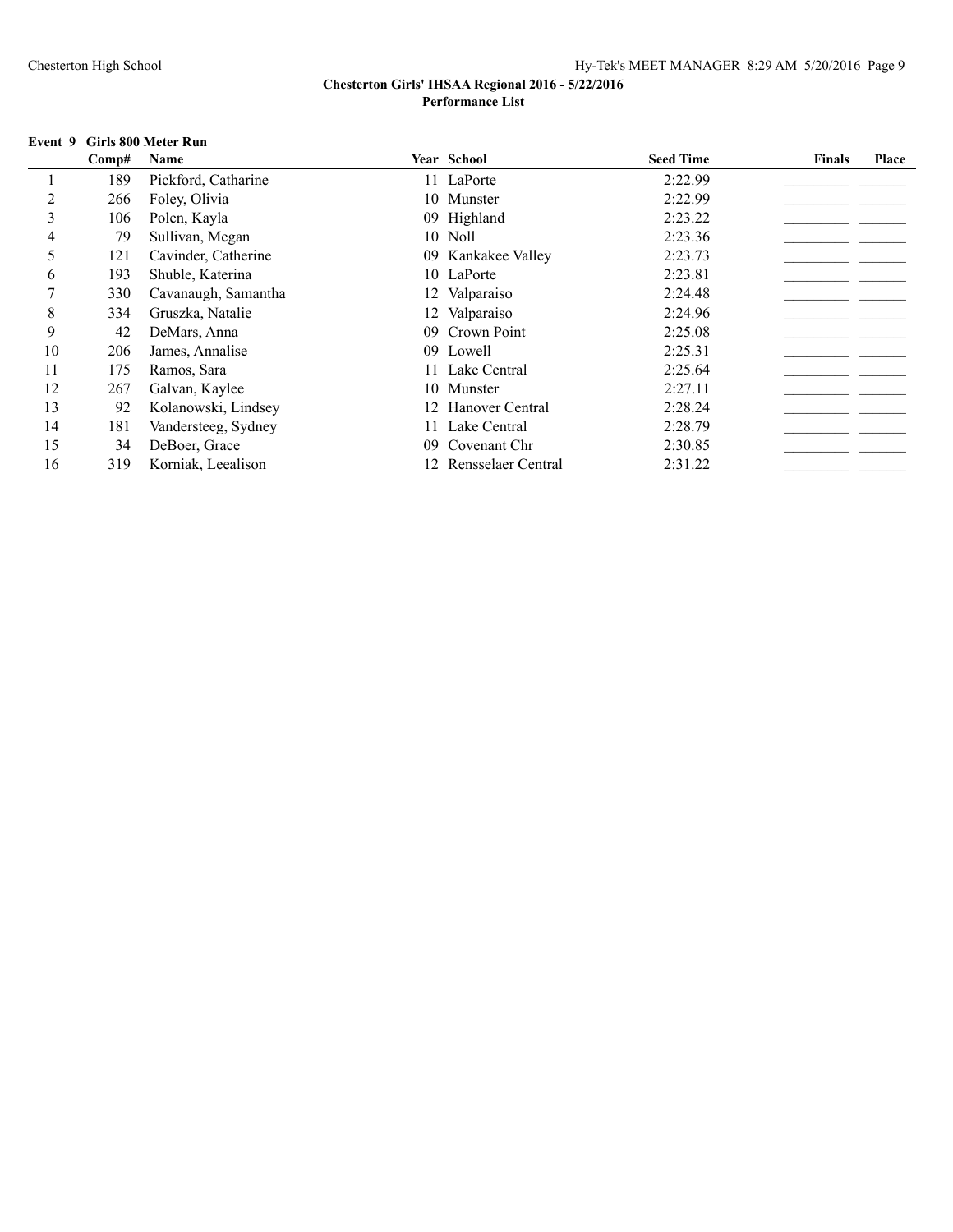## **Event 10 Girls 3200 Meter Run**

|    | Comp# | Name                  |     | Year School           | <b>Seed Time</b> | <b>Finals</b> | Place |
|----|-------|-----------------------|-----|-----------------------|------------------|---------------|-------|
|    | 190   | Riehle, Shelby        |     | 09 LaPorte            | 11:14.16         |               |       |
|    | 61    | Wylie, Hannah         |     | 10 Crown Point        | 11:15.88         |               |       |
| 3  | 172   | Hunsley, Sarah        |     | 11 Lake Central       | 11:20.74         |               |       |
|    | 344   | Tonne, Alena          |     | 12 Valparaiso         | 11:22.12         |               |       |
| 5  | 28    | Sullivan, Cara        |     | 11 Chesterton         | 11:25.91         |               |       |
| 6  | 203   | Boyer, Jordyn         |     | 09 Lowell             | 11:41.96         |               |       |
|    | 259   | Bohling, Brisa        | 09. | Munster               | 11:46.46         |               |       |
| 8  | 351   | Collins, Claire       |     | 11 Winamac Community  | 11:48.24         |               |       |
| 9  | 277   | Mooney, Melanie       |     | 11 Munster            | 11:49.88         |               |       |
| 10 | 187   | Noll, Jenny           |     | 10 LaPorte            | 11:50.29         |               |       |
| 11 | 98    | Umlauf, Olivia        |     | 12 Hanover Central    | 11:50.69         |               |       |
| 12 | 311   | Timm, Rebecca         |     | 11 Portage            | 11:50.85         |               |       |
| 13 | 105   | Panozzo, Reilly       |     | 11 Highland           | 11:51.18         |               |       |
| 14 | 299   | Appelman, Lucy        |     | 11 Portage            | 11:57.00         |               |       |
| 15 | 317   | Hickman, Riley        |     | 12 Rensselaer Central | 12:00.24         |               |       |
| 16 | 158   | Charlesworth, Justene |     | 10 LaCrosse           | 12:25.53         |               |       |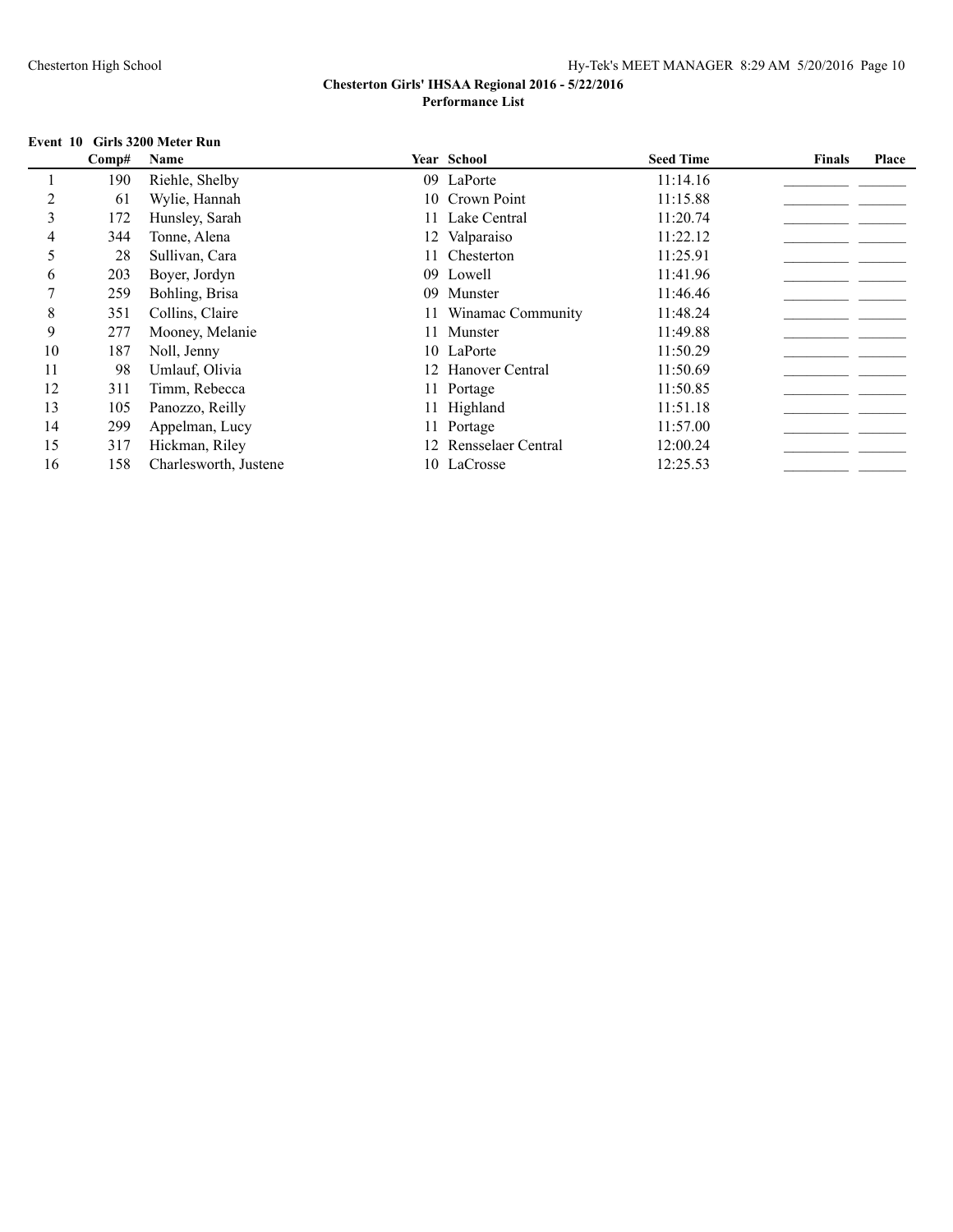### **Event 11 Girls 4x400 Meter Relay**

|                | Comp#<br><b>Team</b>          |                              | Relay                        | <b>Seed Time</b>              | <b>Finals</b> | Place |
|----------------|-------------------------------|------------------------------|------------------------------|-------------------------------|---------------|-------|
| $\mathbf{1}$   | Crown Point                   |                              | A                            | 4:07.08                       |               |       |
|                | 1) 39 Casbon, Kate 12         | 2) 59 Wahlberg, Aleyx 11     | 3) 48 Grady, Paytn 10        | 4) 52 LaCosse, Kristen 11     |               |       |
|                | 5) 53 Macintyre, Kirsten 09   | 6) 41 Darnell, Chloe 11      |                              |                               |               |       |
| $\overline{c}$ | Merrillville                  |                              | A                            | 4:09.48                       |               |       |
|                | 1) 215 Dye, Natalie 10        | 2) 218 Griffin, Maya 12      | 3) 230 West, Joy 10          | 4) 220 Laster, Carnisa 11     |               |       |
|                | 5) 224 McNeal, Brendea 10     | 6) 227 Shelton, Aeriel 10    | 7) 216 Gonzalez, Akelah 10   |                               |               |       |
| 3              | Munster                       |                              | A                            | 4:11.04                       |               |       |
|                | 1) 267 Galvan, Kaylee 10      | 2) 281 Shine, Adeyah 09      | 3) 270 Helmer, Jaycee 10     | 4) 279 Resch, Abigail 10      |               |       |
|                | 5) 266 Foley, Olivia 10       | 6) 261 Carter, Zola 12       | 7) 280 Sell, Jenna 10        | 8) 264 Dvorscak, Taylor 10    |               |       |
|                | Kankakee Valley               |                              |                              | 4:13.02                       |               |       |
| 4              | 1) 122 Colon, Julianna 11     |                              | A                            | 4) 121 Cavinder, Catherine 09 |               |       |
|                |                               | 2) 129 Jungels, Jenna 12     | 3) 126 Gouwens, Leah 12      |                               |               |       |
|                | 5) 125 Gouwens, Erin 12       | 6) 133 Pumnea, Brooke 10     | 7) 134 Strong, Kara 10       |                               |               |       |
| 5              | New Prairie                   |                              | A                            | 4:13.11                       |               |       |
|                | 1) 284 Adnson, Isabelle 09    | 2) 286 Kampf, Elizabeth 11   | 3) 287 Metzger, Callie 09    | 4) 288 Myroup, Hope 12        |               |       |
|                | 5) 289 Palmer, Alexandra 09   | 6) 290 Saylor, Rachel 12     | 7) 292 Storey, Irelyn 09     | 8) 293 Young, Kyra 09         |               |       |
| 6              | Lake Central                  |                              | $\mathbf{A}$                 | 4:13.43                       |               |       |
|                | 1) 175 Ramos, Sara 11         | 2) 169 Heuberger, Sarah 12   | 3) 180 Tyler, Alex 12        | 4) 181 Vandersteeg, Sydney 11 |               |       |
|                | 5) 164 DiNino, Renee 12       | 6) 171 Huber, Autumn 12      | 7) 174 Long, Meghan 09       | 8) 182 Verdeyen, Nikki 12     |               |       |
| 7              | Michigan City                 |                              | A                            | 4:14.39                       |               |       |
|                | 1) 231 Biggers, Alexis 11     | 2) 232 Davis, Mariam 11      | 3) 238 McLemore, Jasmine 12  | 4) 237 McLemore, Asia 10      |               |       |
|                | 5) 239 Miller, Shellaya 10    | 6) 240 Mussa, Alexis 10      | 7) 241 Pomeroy, Alexandra 09 | 8) 242 Ridle, RaShaunda 10    |               |       |
| 8              | Bowman Academy                |                              | A                            | 4:15.76                       |               |       |
|                | 1) 6 Scott, Tychina 11        | 2) 4 Davis, Emijah 10        | 3) 8 Smith, Asha 12          | 4) 10 Williams, Jaylynn 09    |               |       |
|                | 5) 7 Shanks, Rakiya 09        | 6) 3 Davis, Adari 09         |                              |                               |               |       |
| 9              | LaPorte                       |                              | A                            | 4:17.56                       |               |       |
|                | 1) 183 Cooper, Kara 09        | 2) 184 Dickman, Courtney 11  | 3) 186 Flowers, Nichole 10   | 4) 188 Ott, Riley 09          |               |       |
|                | 5) 189 Pickford, Catharine 11 | 6) 192 Schoof, Kailee 12     | 7) 193 Shuble, Katerina 10   |                               |               |       |
| 10             | Gary West Side                |                              | $\mathbf{A}$                 | 4:18.57                       |               |       |
|                | 1) 67 Kirskey, Heaven 12      | 2) 74 Williams, NaJae 11     | 3) 71 Parks, Michaela 11     | 4) 63 Christian, Antonise 11  |               |       |
|                | 5) 73 Taylor, Kayla 11        | 6) 69 Miller, Chynna 12      |                              |                               |               |       |
| 11             | Chesterton                    |                              | A                            | 4:19.36                       |               |       |
|                | 1) 13 Bell, Desiree 12        | 2) 14 Bernth, Nicole 09      | 3) 19 Miller, Hannah 09      | 4) 21 Moore, Haley 09         |               |       |
|                | 5) 25 Raffin, Rose 11         | 6) 24 Raffin, Adri 12        | 7) 33 Wozniak, Kirsten 10    |                               |               |       |
| 12             | Lowell                        |                              | A                            | 4:19.84                       |               |       |
|                | 1) 200 Alessia, Gabrielle 10  | 2) 208 Krusza, Neiole 10     | 3) 209 Lange, Amanda 12      | 4) 213 Sanders, Jordan 12     |               |       |
|                | 5) 205 Harmston, Michelle 09  | 6) 206 James, Annalise 09    | 7) 210 McBride, Melissa 12   | 8) 207 Jenkins, Hayley 09     |               |       |
| 13             | Hammond Morton                |                              | A                            | 4:20.69                       |               |       |
|                | 1) 84 Newell, Alexis 12       | 2) 81 Hammar, Hannah 10      | 3) 85 Reed, Breanna 10       | 4) 83 Metcalf, Breonna 12     |               |       |
|                | 5) 80 Anderson, Sianna 09     | 6) 82 Hicks, Leilah 11       |                              |                               |               |       |
| 14             | Kouts                         |                              | $\mathbf{A}$                 | 4:23.88                       |               |       |
|                | 1) 150 Baldner, Alexis 10     | 2) 154 Robertson, Faith 09   | 3) 152 Farmer, Meagan 10     | 4) 151 Cadwell, Ryleigh 10    |               |       |
|                | 5) 155 Rogers, Gabby 11       | 6) 153 Hill, Sydnee 10       | 7) 156 Roney, Kyla 11        |                               |               |       |
| 15             | Knox                          |                              | A                            | 4:25.12                       |               |       |
|                | 1) 149 Thompson, Hailey 09    | 2) 144 McIntire, Aerielle 12 | 3) 143 McClellan, Alexis 12  | 4) 139 Flora, Sophie 11       |               |       |
|                | 5) 138 Coad, Hannah 12        | 6) 145 McIntire, Payton 10   | 7) 148 Simpson, Lindsey 09   |                               |               |       |
|                | Morgan Township               |                              |                              | 4:25.25                       |               |       |
| 16             | 1) 245 Clute, Caitlin 11      | 2) 252 Maar, Annaliese 10    | A<br>3) 256 Rios, Sonja 10   | 4) 248 Haveck, Hailey 11      |               |       |
|                | 5) 246 Duzan, Kiersten 09     | 6) 255 Pressel, Annaliese 09 | 7) 257 Teitge, Megan 09      |                               |               |       |
|                |                               |                              |                              |                               |               |       |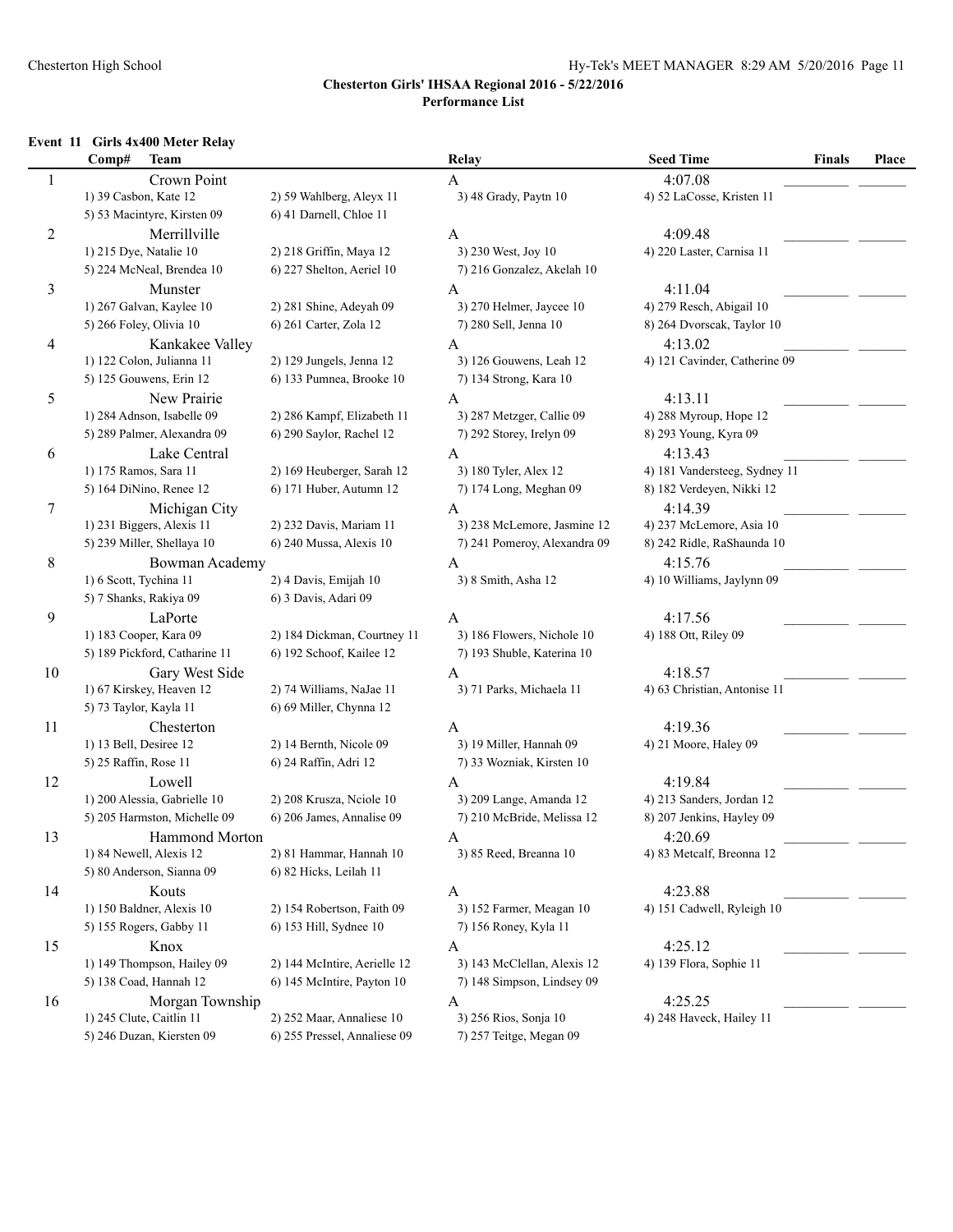## **Event 12 Girls High Jump**

|               | Comp# | Name                 |    | <b>Year School</b> | <b>Seed Mark</b> | <b>Finals</b> | Place |
|---------------|-------|----------------------|----|--------------------|------------------|---------------|-------|
|               | 265   | Erwin, Corin         |    | 11 Munster         | $5-09.00$        |               |       |
|               | 214   | Ash, Alivia          |    | 12 Merrillville    | $5-04.00$        |               |       |
| $\mathcal{E}$ | 180   | Tyler, Alex          |    | 12 Lake Central    | 5-04.00          |               |       |
| 4             | 225   | Ojo, Ashley          |    | 12 Merrillville    | $5 - 03.00$      |               |       |
| 5             | 253   | Marvel, Faith        |    | 10 Morgan Township | $5 - 02.00$      |               |       |
| 6             | 93    | Lagunas, Itzel       | 11 | Hanover Central    | 5-01.00          |               |       |
|               | 44    | Evetts, Bre          |    | 10 Crown Point     | 5-01.00          |               |       |
| 8             | 327   | Winkler, Elicia      |    | 12 River Forest    | 5-01.00          |               |       |
| 9             | 153   | Hill, Sydnee         |    | 10 Kouts           | 5-01.00          |               |       |
| 10            | 295   | Krzyzanowski, Amanda |    | 11 North Judson    | 5-01.00          |               |       |
| 11            | 331   | Clark, Brittney      |    | 10 Valparaiso      | 5-01.00          |               |       |
| 12            | 347   | Barlow, Adriana      | 10 | West Central       | 5-01.00          |               |       |
| 13            | 328   | Pisowicz, Olivia     |    | South Centra       | $5 - 00.00$      |               |       |
| 14            | 260   | Buvala, Samantha     |    | 12 Munster         | $4 - 10.00$      |               |       |
| 15            | 307   | Lopez, Angelica      |    | 11 Portage         | $4 - 10.00$      |               |       |
| 16            | 77    | Harris, Eris         | 09 | Noll               | $4 - 10.00$      |               |       |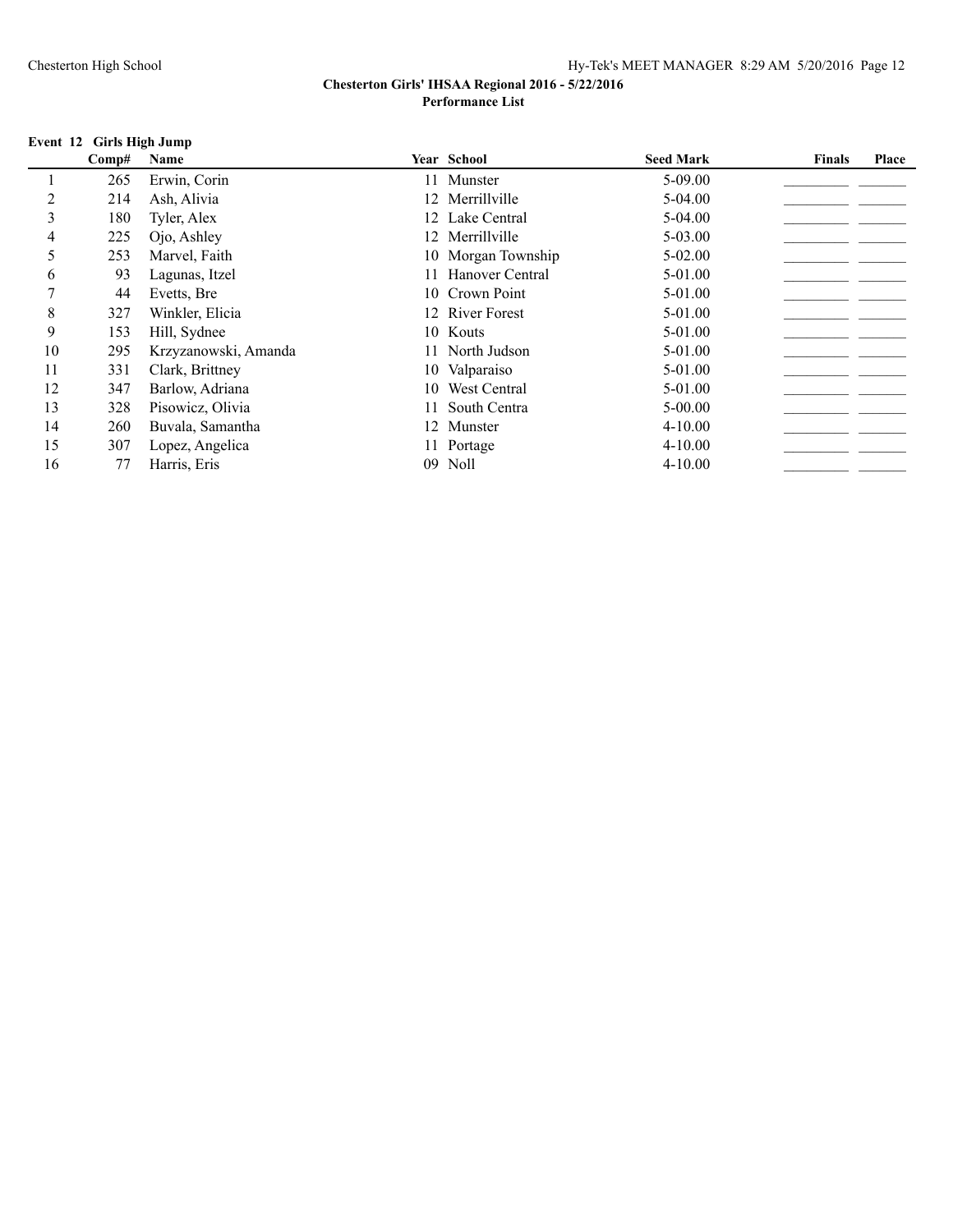### **Event 13 Girls Discus Throw**

|    | Comp# | Name                | <b>Year School</b> | <b>Seed Mark</b> | <b>Finals</b> | Place |
|----|-------|---------------------|--------------------|------------------|---------------|-------|
|    | 339   | Ochs, Madison       | 10 Valparaiso      | 120-09           |               |       |
|    | 272   | Kapitan, Abigail    | 12 Munster         | 118-01           |               |       |
| 3  | 291   | Smith, Ashlynn      | 12 New Prairie     | 117-07           |               |       |
| 4  | 119   | Harvey, Kelsey      | 12 Hobart          | 116-00           |               |       |
| 5  | 197   | Parks, Desire       | 11 Lighthouse Cpa  | 114-11           |               |       |
| 6  | 318   | Kem, Katherine      | Rensselaer Central | 112-09           |               |       |
|    | 108   | Rivera, Chloe       | 11 Highland        | 107-03           |               |       |
| 8  | 167   | Freckelton, Kylee   | 11 Lake Central    | 106-01           |               |       |
| 9  | 131   | Mehay, Jazmyne      | 12 Kankakee Valley | 103-08           |               |       |
| 10 | 95    | Spangler, Sarah     | 10 Hanover Central | 103-02           |               |       |
| 11 | 107   | Revercomb, Madeline | 11 Highland        | 102-09           |               |       |
| 12 | 173   | Joy, Kelly          | 11 Lake Central    | 102-08.50        |               |       |
| 13 | 269   | Georgalas, Eleni    | 12 Munster         | 101-03           |               |       |
| 14 | 117   | Funke, Adisan       | 10 Hobart          | 100-06           |               |       |
| 15 | 298   | Gatewood, Hayley    | 11 North Newton    | 100-00           |               |       |
| 16 | 305   | Farley, Victoria    | 11 Portage         | 96-06            |               |       |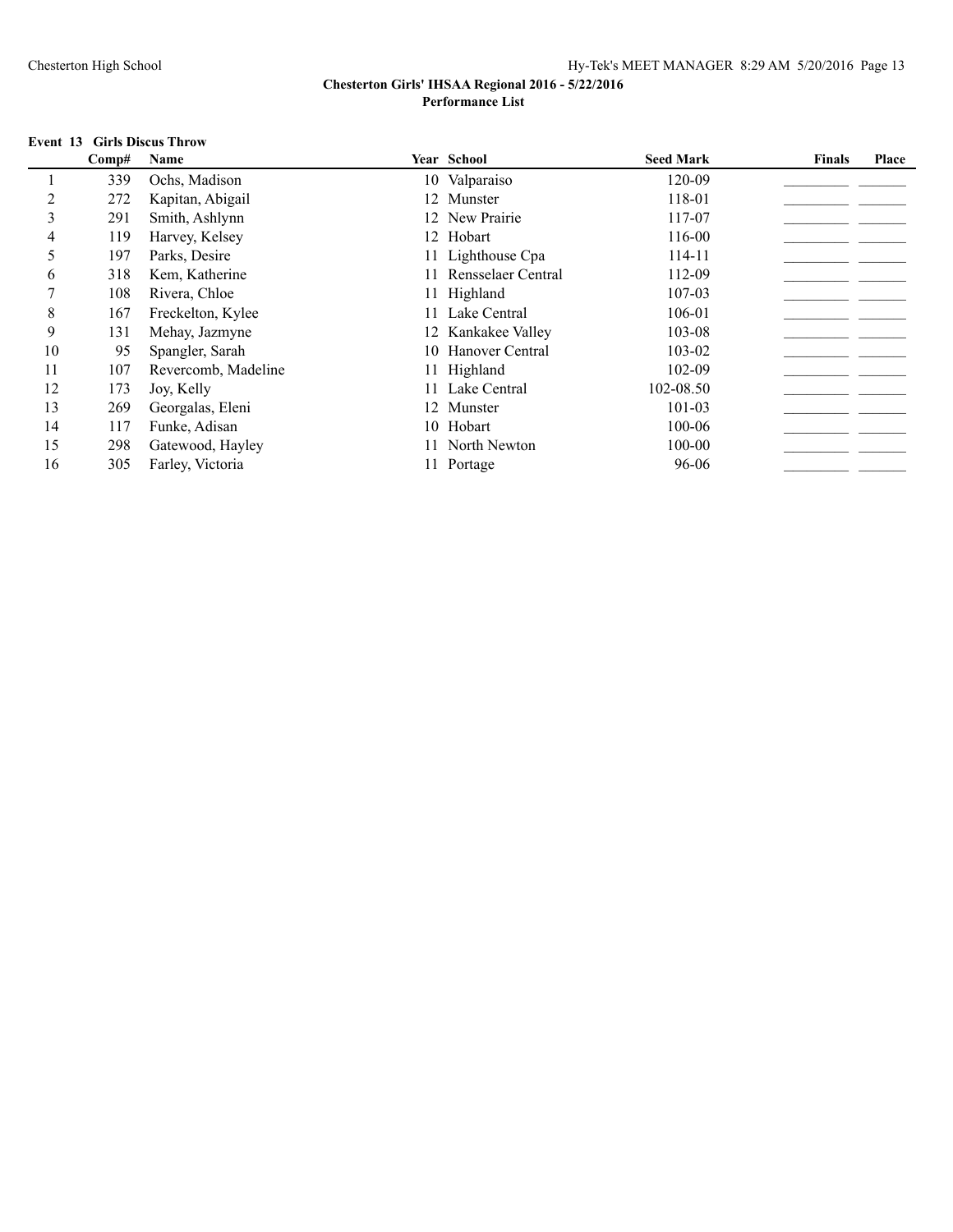### **Event 14 Girls Shot Put**

|    | Comp# | Name                    | <b>Year School</b> | <b>Seed Mark</b> | <b>Finals</b> | Place |
|----|-------|-------------------------|--------------------|------------------|---------------|-------|
|    | 305   | Farley, Victoria        | 11 Portage         | 46-05.50         |               |       |
|    | 272   | Kapitan, Abigail        | 12 Munster         | 42-08.00         |               |       |
| 3  | 339   | Ochs, Madison           | 10 Valparaiso      | 41-03.00         |               |       |
| 4  | 291   | Smith, Ashlynn          | 12 New Prairie     | 38-08.00         |               |       |
| 5  | 123   | Eger, Alyssa            | 12 Kankakee Valley | 37-08.50         |               |       |
| 6  | 297   | Schumacher, Morgan      | North Judson       | 37-00.00         |               |       |
|    | 229   | Thomas, Raegene         | 11 Merrillville    | 37-00.00         |               |       |
| 8  | 222   | McDonald, Jordan        | 12 Merrillville    | 36-07.50         |               |       |
| 9  | 324   | Easton, Kelly           | 11 River Forest    | 36-07.00         |               |       |
| 10 | 243   | Woods, Arcadia          | 11 Michigan City   | 36-03.50         |               |       |
| 11 | 51    | Krulik, Hayley          | Crown Point        | 35-10.50         |               |       |
| 12 | 12    | Hayes, Symone           | 12 Calumet         | 35-09.00         |               |       |
| 13 | 308   | Santaquilani, Gabrielle | 11 Portage         | 35-01.50         |               |       |
| 14 | 276   | Medina, Dara            | 12 Munster         | 34-09.00         |               |       |
| 15 | 198   | Shorter, Tiara          | 10 Lighthouse Cpa  | 34-07.00         |               |       |
| 16 | 296   | Madsen, Brianna         | North Judson       | 33-00.75         |               |       |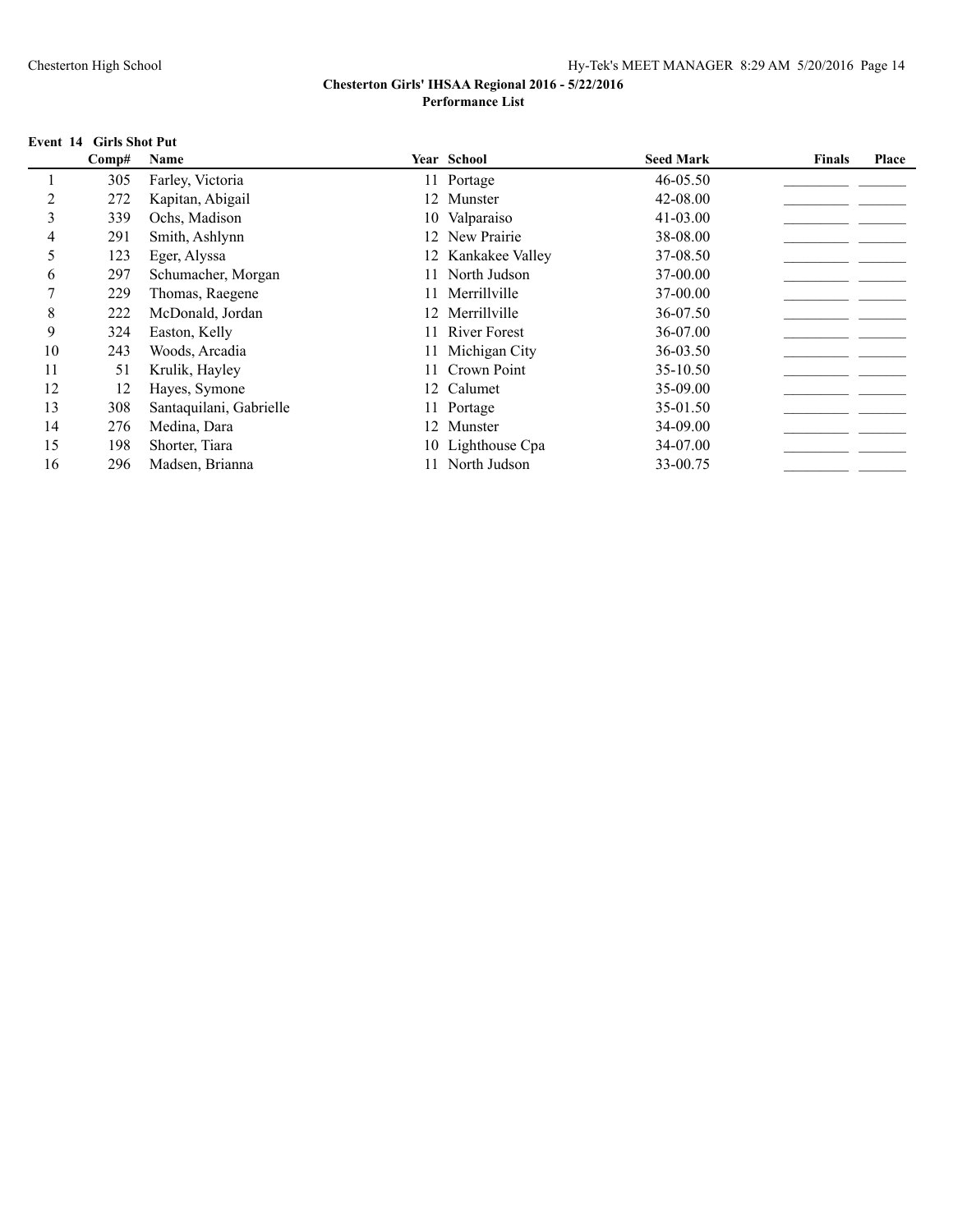#### **Event 15 Girls Long Jump**

|    | Comp# | Name              |    | <b>Year School</b> | <b>Seed Mark</b> | <b>Finals</b> | Place |
|----|-------|-------------------|----|--------------------|------------------|---------------|-------|
|    | 129   | Jungels, Jenna    |    | 12 Kankakee Valley | 18-02.00         |               |       |
|    | 177   | Rusiniak, Katie   |    | 10 Lake Central    | $16 - 10.50$     |               |       |
| 3  | 186   | Flowers, Nichole  |    | 10 LaPorte         | $16 - 09.50$     |               |       |
| 4  | 153   | Hill, Sydnee      |    | 10 Kouts           | 16-09.00         |               |       |
| 5  | 52    | LaCosse, Kristen  |    | 11 Crown Point     | 16-07.75         |               |       |
| 6  | 45    | Feder, Lauren     |    | 11 Crown Point     | 16-07.00         |               |       |
|    | 76    | Cureton, Lauryn   |    | 11 Noll            | 16-04.75         |               |       |
| 8  | 174   | Long, Meghan      |    | 09 Lake Central    | 16-04.75         |               |       |
| 9  | 348   | Schultz, Maddison |    | West Central       | 16-04.50         |               |       |
| 10 | 254   | Maxwell, Kylee    |    | 12 Morgan Township | 16-04.50         |               |       |
| 11 | 275   | Majety, Saveda    |    | 11 Munster         | 16-04.00         |               |       |
| 12 | 118   | Govert, Elizabeth |    | 11 Hobart          | 16-02.50         |               |       |
| 13 | 223   | McHenry, Payton   | 09 | Merrillville       | 15-11.50         |               |       |
| 14 | 338   | Mech, Malerie     |    | 12 Valparaiso      | 15-10.50         |               |       |
| 15 | 279   | Resch, Abigail    |    | 10 Munster         | 15-09.00         |               |       |
| 16 | 232   | Davis, Mariam     |    | 11 Michigan City   | 15-07.50         |               |       |